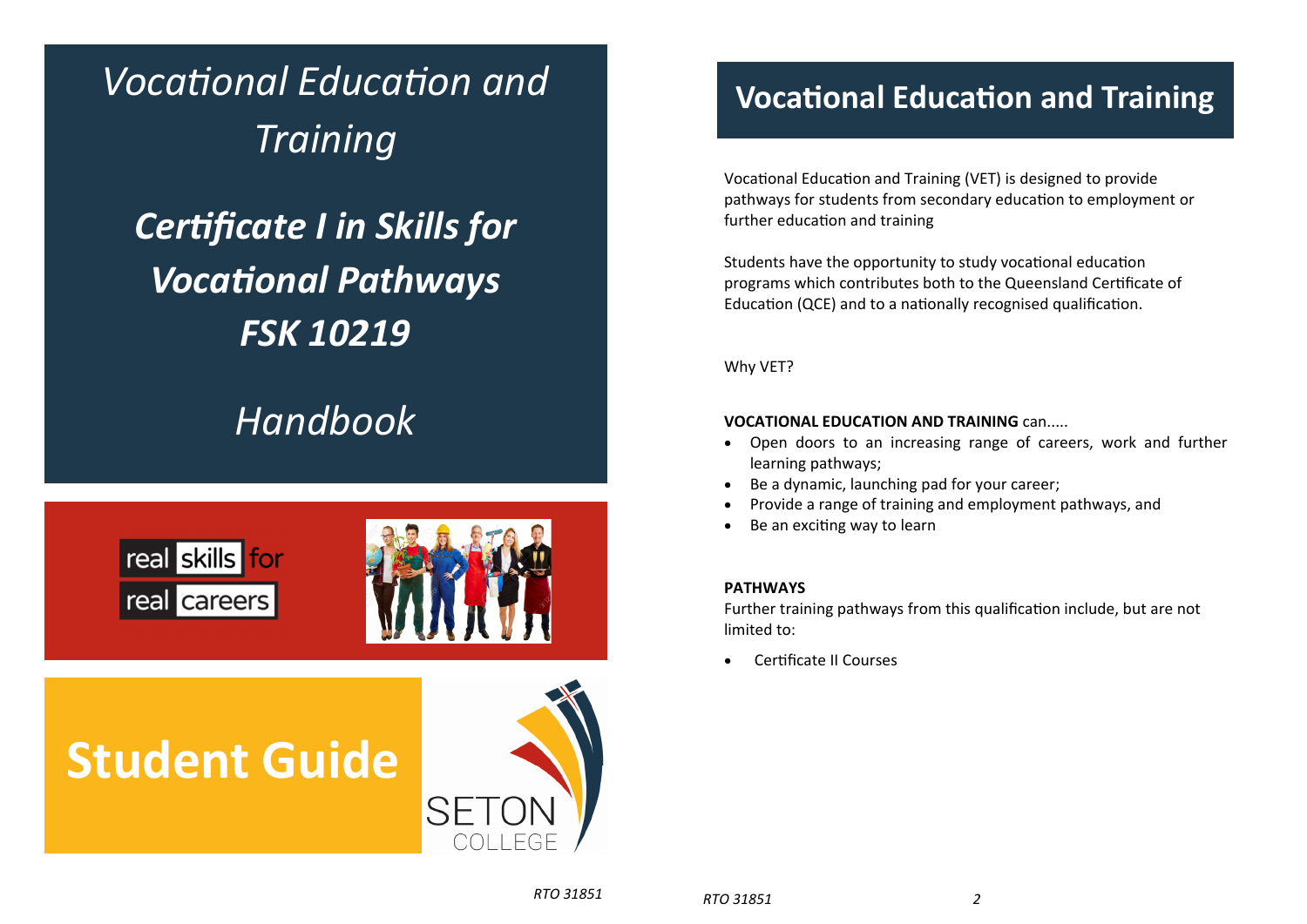### **Content**

Certificate I in Skills for Vocational Pathways Overview 4

| Overview<br>$\bullet$<br><b>Entry Requirements</b><br>Fees<br>$\bullet$<br>Queensland Certificate of Education (QCE) Credit<br>$\bullet$                            |                |
|---------------------------------------------------------------------------------------------------------------------------------------------------------------------|----------------|
| <b>Qualification Information</b>                                                                                                                                    | 5              |
| Delivery and Assessment<br><b>Program Duration</b><br>$\bullet$<br>Mode of Delivery<br>$\bullet$<br>• Assessment<br>• Work Experience                               | 6              |
| Certification<br>• Certificate / Statement of Attainment<br>• Credit Transfer<br>Recognition of Prior Learning (RPL)<br>$\bullet$<br><b>USI Number</b><br>$\bullet$ | $\overline{7}$ |
|                                                                                                                                                                     | RTO 31851      |

### **CerƟficate I in Skills for VocaƟonal Pathways FSK 10219**

#### **COURSE OVERVIEW**

This qualification is designed for individuals who require further foundation skills development to prepare for workforce entry or vocaƟonal training pathways

It is suitable for individuals who require:

- $\bullet$ a pathway to employment or vocational training
- $\bullet$ reading, writing, numeracy, oral communication and learning skills
- $\bullet$ entry level digital literacy and employability skills
- $\bullet$ a vocational training and employment plan

This program will help students prepare for work and develop essential employability skills and confidence to stand out and thrive in the workplace

#### **ENTRY REQUIREMENTS**

There are no formal qualification entry requirements.

Students agree to undertake the following:

- $\bullet$ Attend and participate in all training and assessment
- $\bullet$ Participate in workplace tasks to employer expectations
- $\bullet$ Comply with code of conduct requirements, directions on work, health and safety matters

#### **FEES**

There are no additional costs involved in this course

#### **CREDIT FOR QUEENSLAND CERTIFICATE OF EDUCATION (QCE)**

Potential 2 Points towards QCE

*Correct at time of publication but subject to change FURTHER INFORMATION:* https://training.gov.au/Training/Details/FSK10219

```
RTO 31851 4
```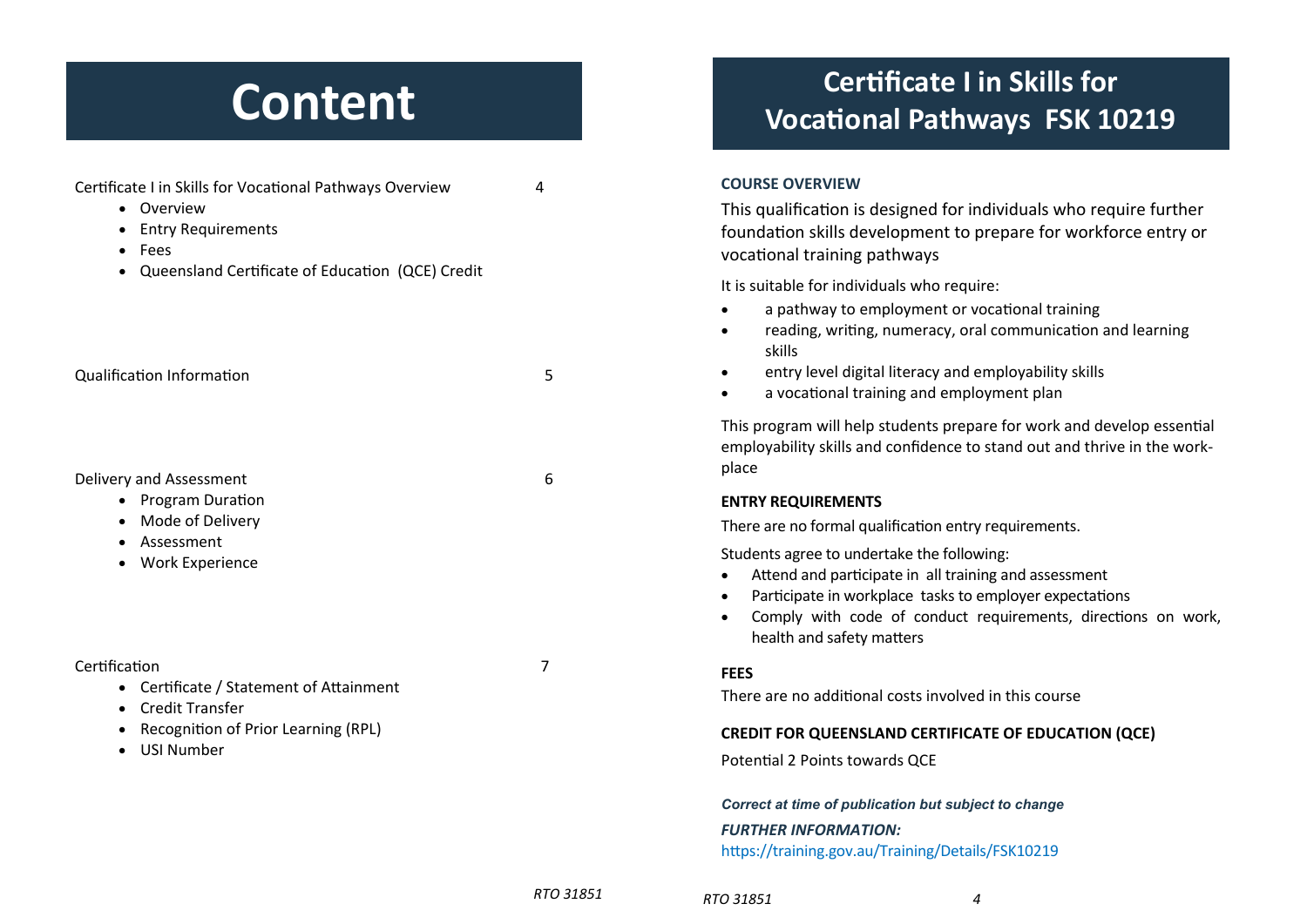# **Qualification**

Seton College will be the Registered Training Organisation for this course. The course will be delivered as a stand-alone VET certificate course delivered by qualified teachers at the school.

The course has been developed to be delivered over two semesters, commencing in Year 10. Students are required to complete 1 core units and 10 elective units.

| <b>National Code</b> | <b>Unit of Competency Title</b>                                              | Core/<br><b>Elective</b> |
|----------------------|------------------------------------------------------------------------------|--------------------------|
| <b>FSKLRG008</b>     | Use simple strategies for work-related learning                              | Core                     |
| <b>FSKLRG003</b>     | Use short and simple strategies for career<br>planning                       | Elective                 |
| <b>FSKNUM004</b>     | Use basic and familiar metric measurements for<br>work                       | Elective                 |
| <b>FSKNUM008</b>     | Use whole numbers and simple fractions,<br>decimals and percentages for work | Elective                 |
| <b>FSKDIG001</b>     | Use digital technology for short and basic<br>workplace tasks                | Elective                 |
| <b>FSKOCM003</b>     | Participate in familiar spoken interactions at<br>work                       | Elective                 |
| <b>FSKRDG002</b>     | Read and respond to short and simple workplace<br>signs and symbols          | Elective                 |
| <b>FSKRDG004</b>     | Read and respond to short and simple workplace<br>information                | Elective                 |
| <b>FSKWTG003</b>     | Write short and simple workplace information                                 | Elective                 |
| SIRXWHS001           | Work safely                                                                  | Elective                 |
| SIRXCOM001           | Communicate in the workplace to support team<br>and customer outcomes        | Elective                 |

### **Delivery and Assessment**

#### **Program Duration**

Course will be delivered over 1 year via 3 <sup>x</sup> 46 min lessons per week.

#### **Mode of Delivery**

A range of delivery modes will be used during the teaching and learning of this qualification. These include:

- $\bullet$ face-to-face instruction
- $\bullet$ work-based learning (simulated—College Uniform Shop)
- $\bullet$ guided learning
- $\bullet$ online training

#### **Assessment**

**Competency based** means the consistent application of knowledge and skill to the standard of performance required in the workplace. It embodies the ability to transfer and apply skills and knowledge to new situations and environments.

#### **Assessment will consist of**

- $\bullet$ Observations  $-$  observation of workplace activities
- $\bullet$ Questioning — oral, written
- $\bullet$  Supplementary Evidence — work experience logbook, supervisor reports, employer references

Students will sign an assessment agreement prior to completing assessment in each module/project. A student's email address provides the same acknowledgement as a written signature.

#### **Work Placement**

Although not mandatory, students will undertake work experience through the work experience program during term 4 (1 day per week).